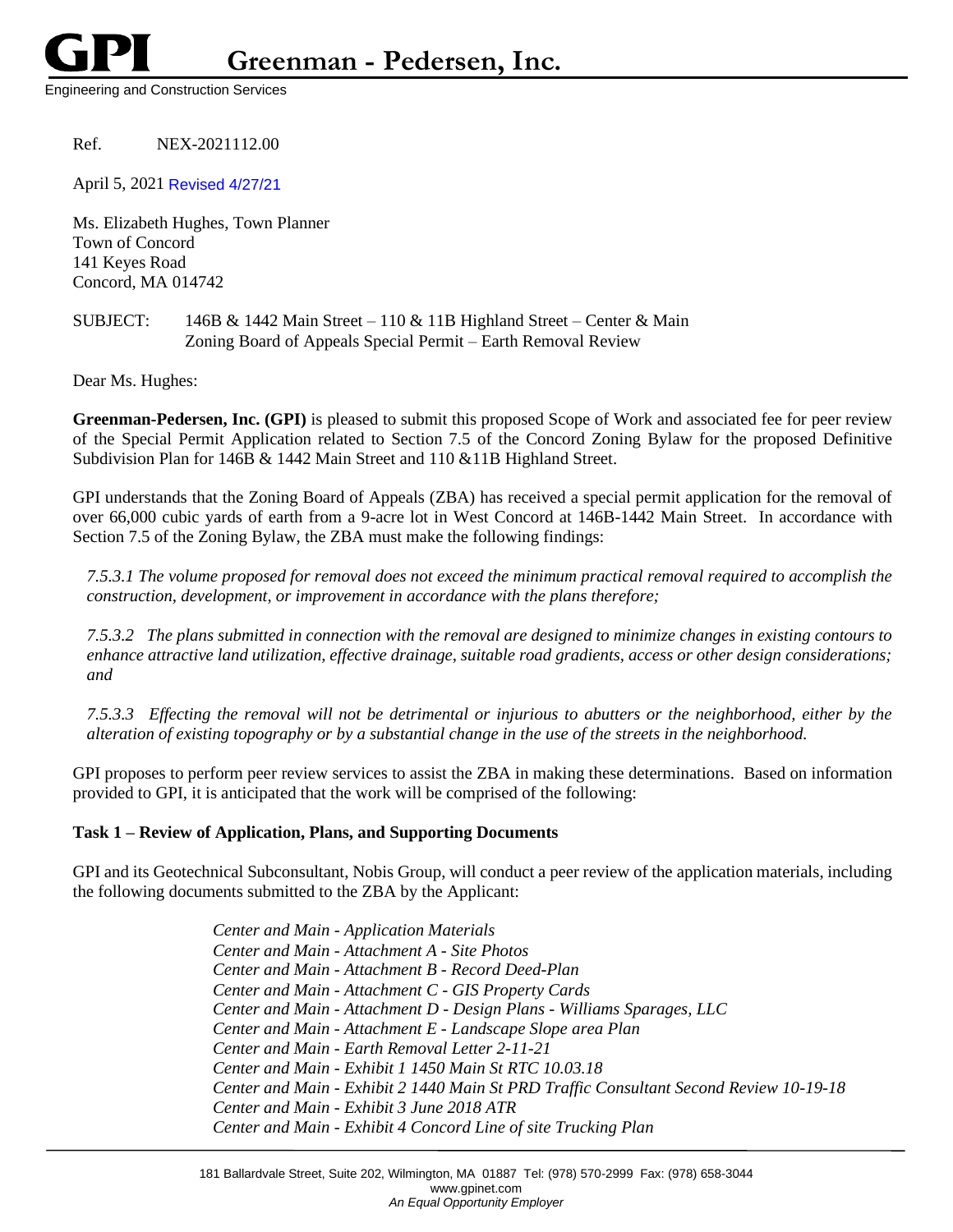

**Greenman - Pedersen, Inc.**

Engineering and Construction Services

Elizabeth Hughes April 5, 2021 Revised 4/27/21 Page 2 of 3

> *Center and Main - Exhibit 5 Patriot Trucking Plan Center and Main - Exhibit 6 Center and Main earth removal process 11-12-2020 Center and Main - Exhibit 7 MASS DOT Trucking Regs Center and Main - Exhibit 8 Concord Trucking Plan to 2352 Main St*

The peer review of these materials will include consideration of the following:

- The minimum practical earth removal required to accomplish the proposed construction based upon review of the design plans;
- The intent of the proposed plans to minimize changes in existing grading and accomplish the design objectives;
- The impact of the earth removal on adjacent structures, properties, and the neighborhood;
- The geotechnical and hydrogeological considerations regarding the proposed earth removal, to include the existing subsurface conditions, performed subsurface explorations, proposed excavation activities, consideration regarding the global stability of the proposed slopes and retaining walls, and impacts to the hydrogeology and groundwater levels due to the proposed permanent excavations.

The construction sequencing and proposed operations including dust, stormwater, and erosion control, trucking routes, potential infrastructure impacts, and possible groundwater implications of the proposed earthwork activities. Revised ( 4/27/21

## **Task 2 – Comment Memo**

GPI and its Subconsultant will provide an initial technical peer review comment memo for review by the ZBA. The memo will provide comments organized using a numbering scheme so that each can be easily referenced and addressed by the Applicant. The comments will include concerns, suggestions, and/or recommendations, where appropriate, for revisions to the Applicant's proposition as represented by the plans and application materials.

Upon receipt of a response from the Town and the Applicant to the initial peer review letter, GPI will conduct a second review and prepare a second peer review letter. The intent of the second review will be to confirm that the initial peer review comments have been addressed and to identify any outstanding concerns. As appropriate, GPI will include recommended special permit conditions in this second peer review letter. GPI will be available to the Applicant to answer any questions regarding the review comments, plans and/or documents for the project.

## **Task 3 – Meetings**

GPI and its Geotechnical Subconsultant will participate in one virtual ZBA hearing/meeting, if requested, to discuss the comments provided.

## **FEE**

An initial man-hour estimate and fee summary is attached. The Town will pay full compensation on a Time and Materials Basis at GPI's and Nobis Group's Standard Billing Rates as attached. *The following initial, not to exceed fees, totaling \$7,290 have been established for the described Scope of Work. This fee shall not be exceeded without written approval from the Town.*